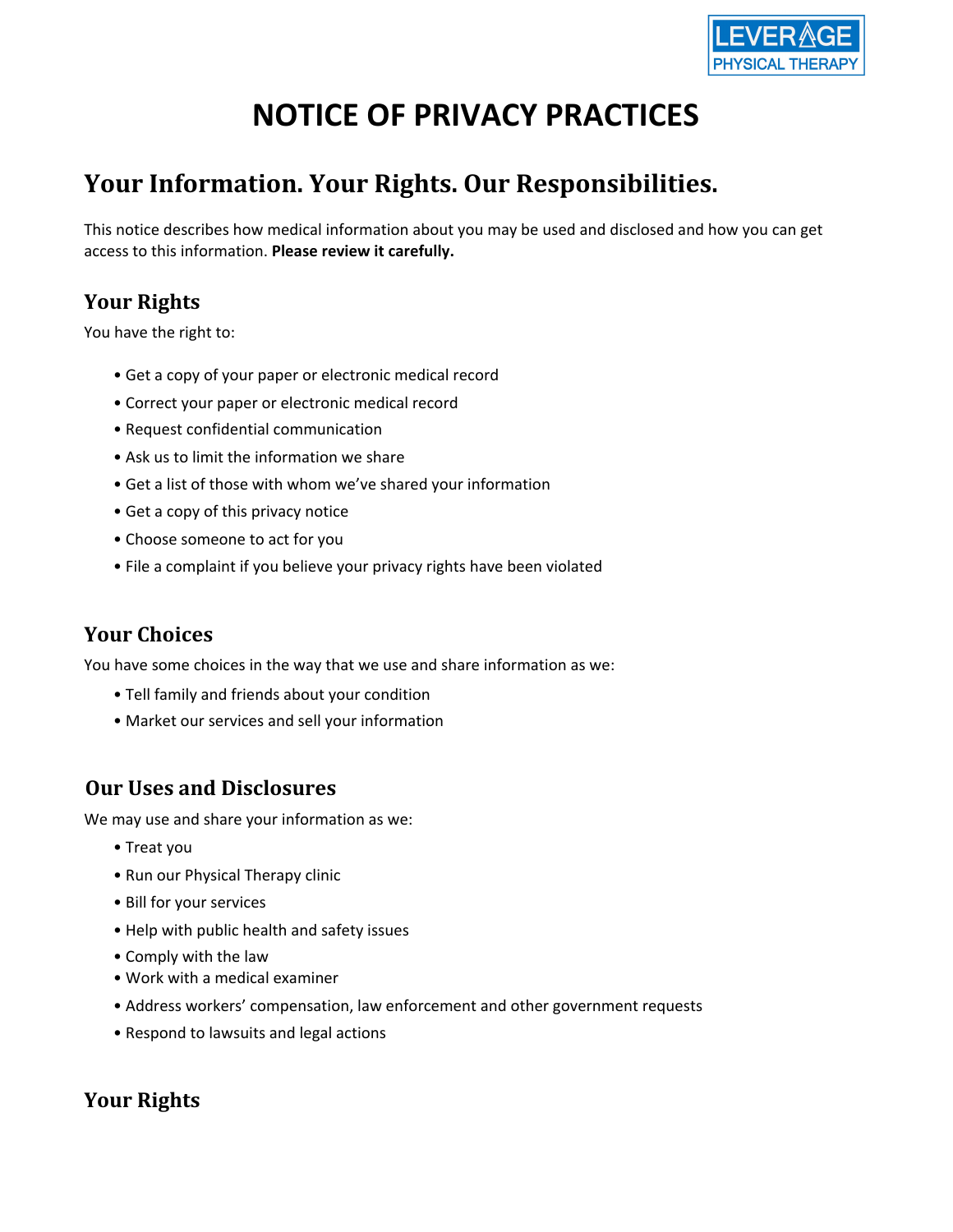

**When it comes to your health information, you have certain rights.** This section explains your rights and some of our responsibilities to help you.

### **Get an electronic or paper copy of your medical record**

- You can ask to see or get an electronic or paper copy of your medical record and other health information we have about you. Ask us how to do this.
- We will provide a copy or a summary of your health information, usually within 30 days of your request. We may charge a reasonable, cost-based fee.

#### **Ask us to correct your medical record**

- You can ask us to correct health information about you that you think is incorrect or incomplete. Ask us how to do this.
- We may say "no" to your request, but we'll tell you why in writing within 60 days.

### **Request confidential communications**

- You can ask us to contact you in a specific way (for example, home or office phone) or to send mail to a different address.
- We will say "yes" to all reasonable requests.

### **Ask us to limit what we use or share**

• You can ask us not to use or share certain health information for treatment, payment, or our operations. We are not required to agree to your request, and we may say "no" if it would affect your care or if we are legally binding..

### **Get a list of those with whom we've shared information**

- You can ask for a list (accounting) of the times we've shared your health information for six years prior to the date you ask, who we shared it with, and why.
- We will include all the disclosures except for those about treatment, payment, and health care operations, and certain other disclosures (such as any you asked us to make). We'll provide one accounting a year for free but will charge a reasonable, cost-based fee if you ask for another one within 12 months.

### **Get a copy of this privacy notice**

You can ask for a paper copy of this notice at any time, even if you have agreed to receive the notice electronically. We will provide you with a paper copy promptly.

### **Choose someone to act for you**

• If you have given someone medical power of attorney or if someone is your legal guardian, that person can exercise your rights and make choices about your health information. • We will make sure the person has this authority and can act for you before we take any action.

### **File a complaint if you feel your rights are violated**

• You can complain if you feel we have violated your rights by contacting us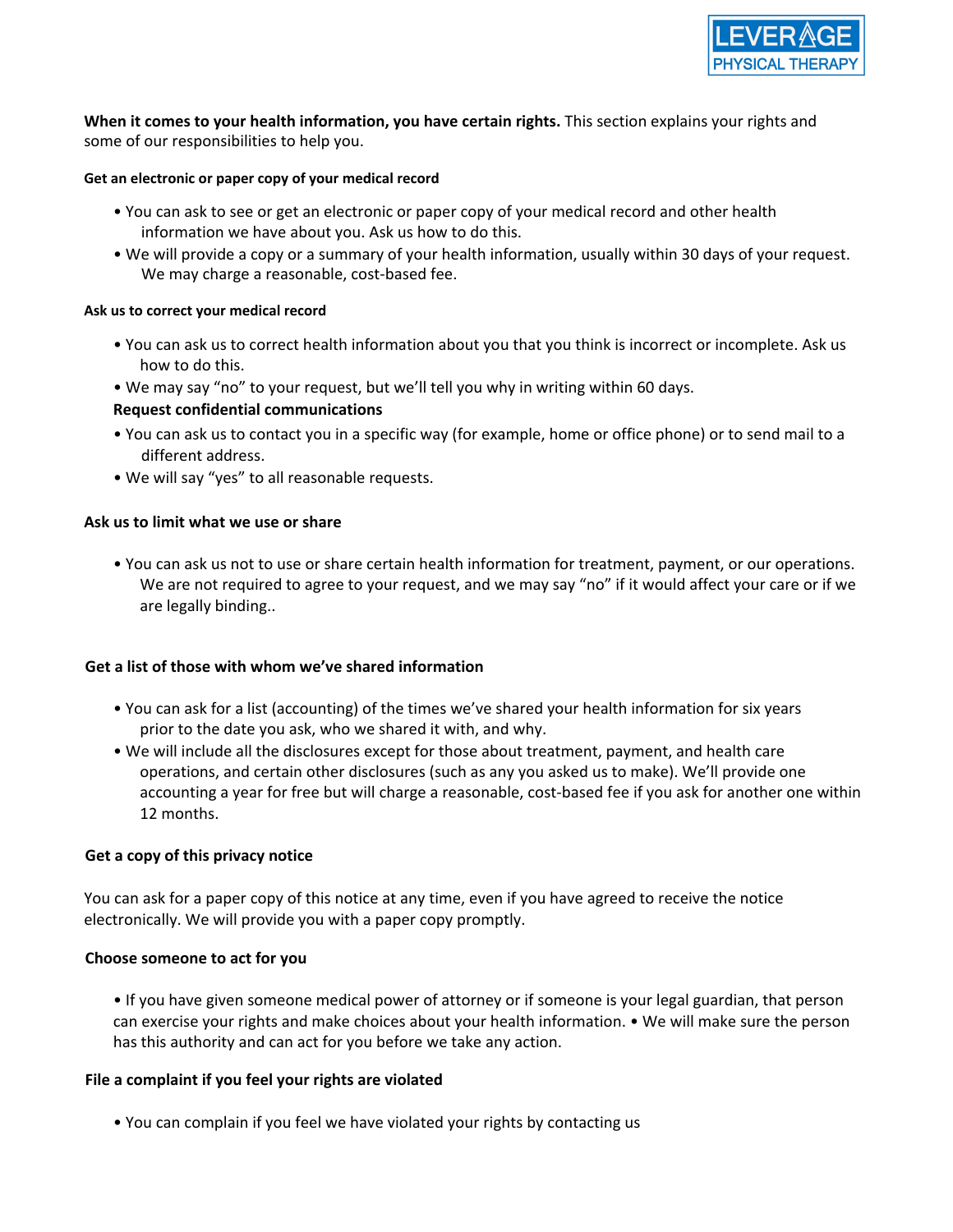

- You can file a complaint with the U.S. Department of Health and Human Services Office for Civil Rights by sending a letter to 200 Independence Avenue, S.W., Washington, D.C. 20201, calling 1- 877-696-6775, or visiting **www.hhs.gov/ocr/privacy/hipaa/complaints/.**
- We will not retaliate against you for filing a complaint.

### **Your Choices**

**For certain health information, you can tell us your choices about what we share.** If you have a clear preference for how we share your information in the situations described below, talk to us. Tell us what you want us to do, and we will follow your instructions.

In these cases, you have both the right and choice to tell us to:

• Share information with your family, close friends, or others involved in your care .

If you are not able to tell us your preference, for example if you are unconscious, we may go *ahead and share your information if we believe it is in your best interest.*

In these cases we never share your information unless you give us written permission:

• Marketing purposes

### **Our Uses and Disclosures**

### **How do we typically use or share your health information?**

We typically use or share your health information in the following ways.

### **Treat you**

We can use your health information and share it with other professionals who are treating you. *Example: A doctor treating you for an injury asks another doctor about your overall health condition.*

### **Run our organization**

We can use and share your health information to run our practice, improve your care, and contact you when necessary.

*Example: We use health information about you to manage your treatment and services.*

### **Bill for your services**

We can use and share your health information to bill and get payment from health plans or other entities.

*Example: We give information about you to your health insurance plan so it will pay for your services.*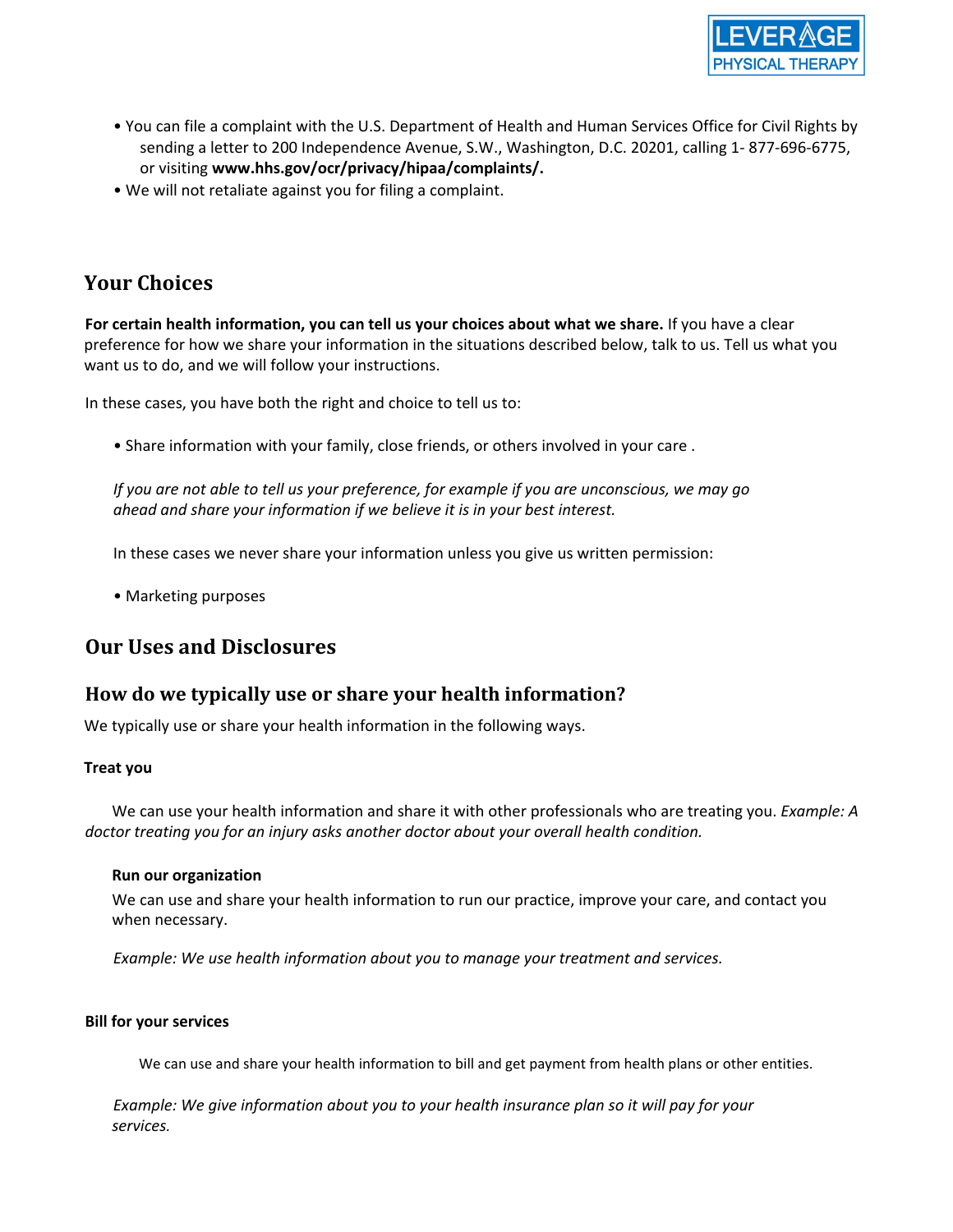

### **How else can we use or share your health information?**

We are allowed or required to share your information in other ways. We have to meet many conditions in the law before we can share your information for these purposes. For more information see: www.hhs.gov/ocr/privacy/hipaa/understanding/consumers/index.html**.**

### **Help with public health and safety issues**

We can share health information about you for certain situations such as:

- Reporting suspected abuse, neglect, or domestic violence
- Preventing or reducing a serious threat to anyone's health or safety

### **Comply with the law**

We will share information about you if state or federal laws require it, including with the Department of Health and Human Services if it wants to see that we're complying with federal privacy law.

### **Address workers' compensation, law enforcement, and other government requests**

We can use or share health information about you:

- For workers' compensation claims
- For law enforcement purposes or with a law enforcement official
- With health oversight agencies for activities authorized by law

### **Respond to lawsuits and legal actions**

We can share health information about you in response to a court or administrative order, or in response to a subpoena.

### **Our Responsibilities**

- We are required by law to maintain the privacy and security of your protected health information.
- We will let you know promptly if a breach occurs that may have compromised the privacy or security of your information.
- We must follow the duties and privacy practices described in this notice and give you a copy of it.
- We will not use or share your information other than as described here unless you tell us we can in writing. If you tell us we can, you may change your mind at any time. Let us know in writing if you change your mind.

For more information see: [www.hhs.gov/ocr/privacy/hipaa/understanding/consumers/noticepp.html](http://www.hhs.gov/ocr/privacy/hipaa/understanding/consumers/noticepp.html)**.**

### **Changes to the Terms of this Notice**

We can change the terms of this notice, and the changes will apply to all information we have about you.